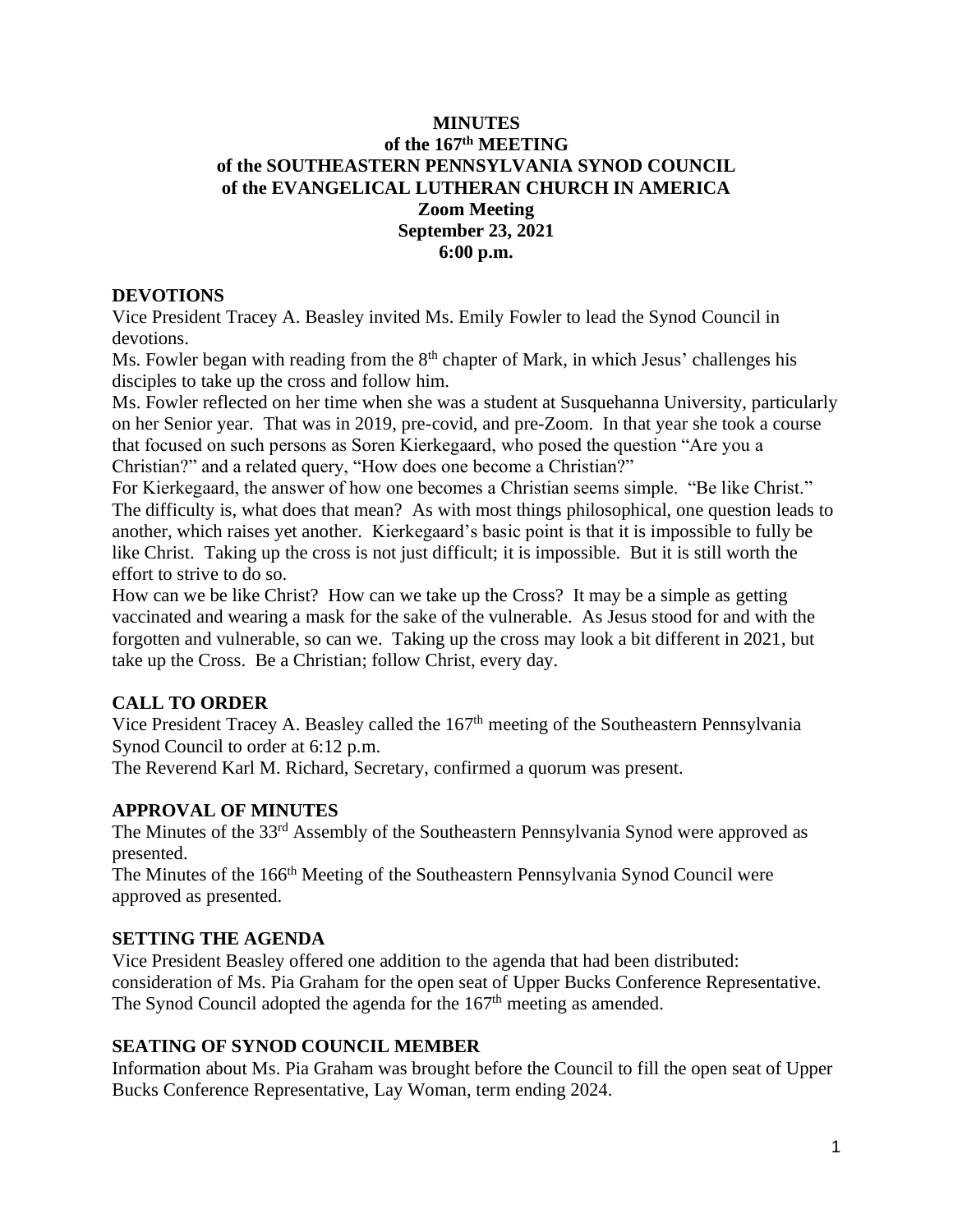**The Synod Council unanimously approved seating Ms. Graham.** She was then invited to join the Zoom meeting.

### **MISSION MOMENT**

The mission moment was a presentation of the ministry of Lutheran Settlement House.

Mr. David Chiles, Executive Director, brought greetings to the Synod Council, and then gave a brief history of Lutheran Settlement House. LSH was formed in 1902 by immigrants who wanted to live out their faith in this, their new home. They began working for and with the people in disadvantaged neighborhoods, bringing tangible assistance as needed and as they were able. This mission continues to this day in programs to address domestic violence, homelessness, senior ministries, and issues of food insecurity.

Those who come to LSH do so at a critical moment in their lives. They may be fleeing an abusive partner, dealing with a lack of food, be without a home, or experiencing the struggles of aging, either personally or of a family member. They come to LSH and receive support. We meet them where they are, and strive to bring them stability to stave off future concerns. When we see a neighbor in need, we are filled with love for them. When we are filled with love, we are not about judging, we are about caring and meeting their needs, so they may know transformation to a new way of being.

We want to grow our partnership with the Lutheran community so that we can make a greater impact in our work while keeping our historic ties to this community of faith.

Mr. Bert Glenn asked Mr. Chiles if Lutheran Settlement House is still based in Fishtown, and whether they have more than one site.

Mr. Chiles: Yes, we are still in Fishtown, and we also have a site at  $10<sup>th</sup>$  and Lehigh. There is also one other site, the location of which is not disclosed, which is a shelter for those fleeing abuse.

Bishop Davenport thanked Mr. Chiles and LSH for the assistance given to at least one of our congregations dealing with an issue of domestic violence. It is truly important work.

Mr. Chiles said LSH is grateful whenever we can enter into partnership to make a difference in the lives of those who are struggling. He then introduced Ms. Vashti Bledsoe, Bilingual Domestic Violence Program Director, to describe more fully some of the programs offered through Lutheran Settlement House.

Ms. Bledsoe echoed what Mr. Chiles had shared; LSH has many programs to assist our neighbors. In addition to those listed by Mr. Chiles, LSH also has transitional housing programs. The goal is to help families become self-sufficient by the time they complete the program.

Ms. Bledsoe described the realities faced by some of the people that they are serve.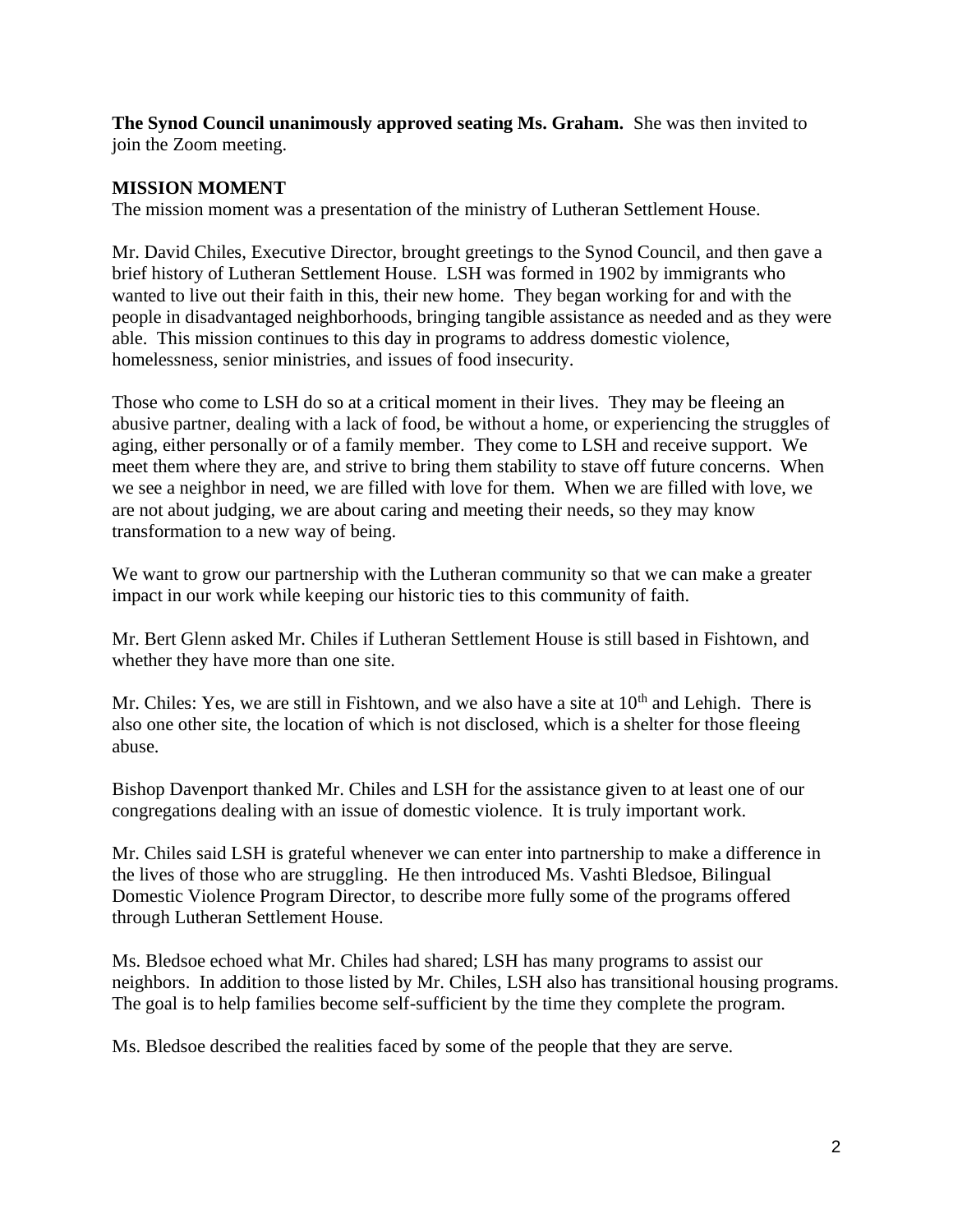We have people serving time in Riverside correctional because they have been arrested for actions of the abusive partner, or sometimes for defending themselves from their abuser. We bring services to them in their incarceration.

We love to meet with congregations. When we do, we often meet people who are surprised by how prevalent domestic violence is. It is no respecter of income or neighborhood. We begin our conversations with encouragement that we work on how we deal with those who are victims. First, let us believe them from the start, and not have them close down for more years.

It is important to know we do not have the goal of breaking up families. Rather, our goal is to bring healing and hope when we can. Congregations often want to hide from the reality of domestic violence, and how prevalent it is. It is difficult to acknowledge and confront. The fear is that it brings a stain on the congregation as well, damaging its image as an ideal community. But the reality of domestic violence is true and it is messy. Being a neighbor, showing love, means looking at this honestly and confronting it directly.

The reality is that abuse happens to men as well as to women. We deal mostly with women, but we help men also. 95% of reported abuse happens to women, while 5% is reportedly experienced by men. It is likely more prevalent among men than the statistics indicate, but men are reluctant to report out of a sense of shame associated with being an abused man. We do not expect you to know about all this issue, but we want to be a resource and a partner with you in this work. We need to show the love of Christ by caring for these concerns. We are working toward a city–wide spiritual training program for leaders of communities of faith.

Ms. Fowler: Thank you for this hugely important work.

Bishop Davenport: We are so grateful to you. We do not shy away from this. We go forward in the name of love. Your passion for this ministry overflows. Thank you for your witness and the gift that you are.

Vice President Beasley: I am grateful for LSH's witness to the Lutheran presence. Ms. Beasley encouraged members of the Council that if your congregation is not involved with Lutheran Settlement House, have them come to your site and learn about what this team is doing. Vashti Bledsoe, thank you for your time, and we keep you in our continuing prayers!

## **REPORT OF THE BISHOP**

Bishop Davenport conveyed her appreciation for the members of the Synod Council. "I am grateful to see all of you on the screen. Our membership sees that the work of ministry has NOT stopped because of pandemic or flood or anything. The work of this church continues. And I am truly grateful to all of you who make this happen!"

### **ELCA**

Bishop Davenport shared that since our last meeting she had the opportunity to preach at Churchwide Chapel service, which she sees as an honor with the long list of talented preachers we have in the Church.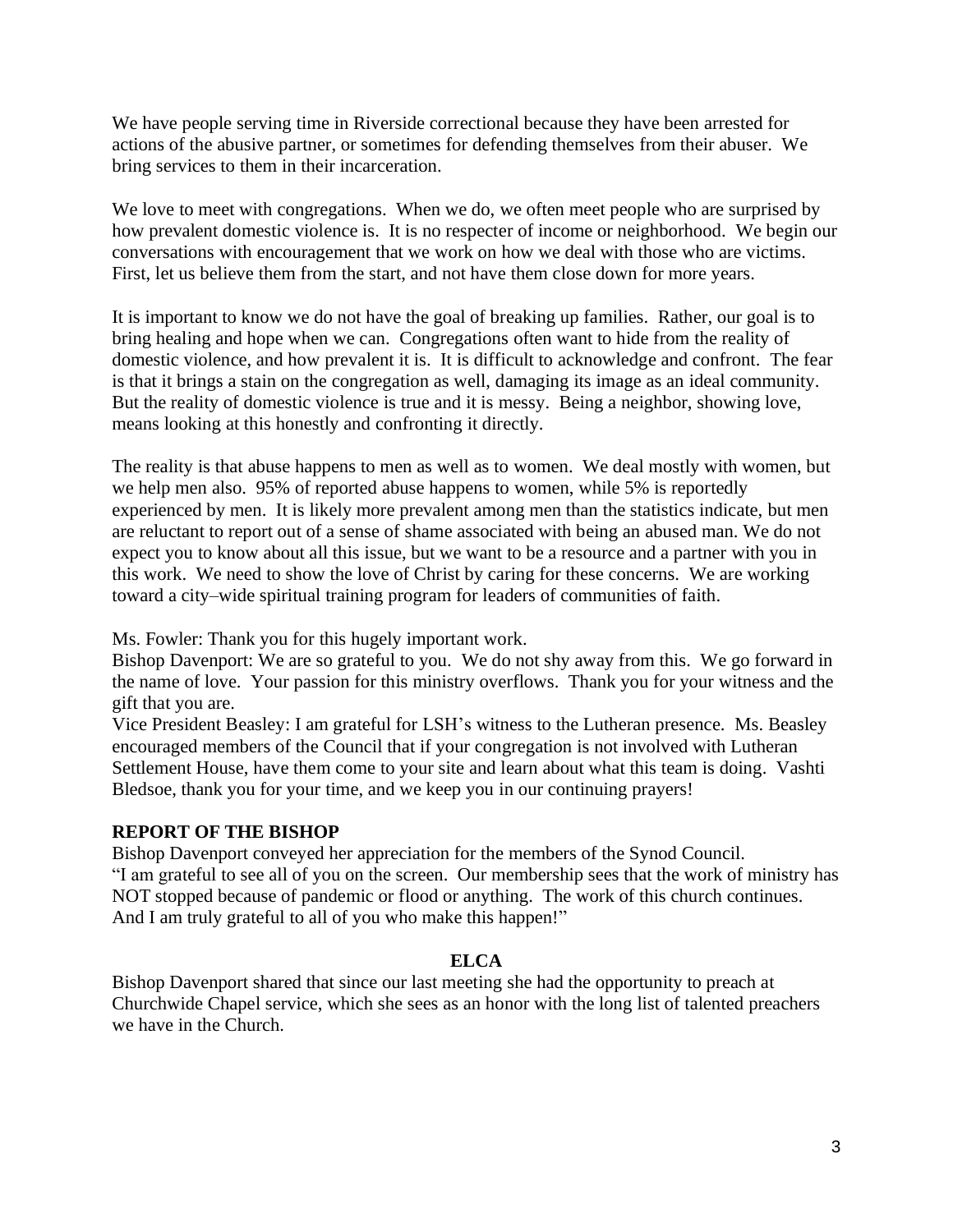Bishop was also able to attend the virtual Memorial Service for Mr. Bill Horne, who died during his tenure as ELCA Vice President. We thank God for such a strong, faithful, and dedicated leader of color as we still strive to be more diverse as the Body of Christ.

Upstate New York Synod hosted a conference focused on the questions, "What I preach," "Why I preach," and "How I preach." Our Bishop joined Presiding Bishop Eaton and retired Bishop Michael Buke as presenters. She found it interesting to explore the ways in which the Holy Spirit works in each person to craft the message of the Gospel.

Bishop Davenport also attended the "Solidarity and Sacred Silence Interfaith Prayer Vigil" for Afghanistan. This was an on-line service offered by Lutheran Immigration and Refugee Services. Though on-line, these events also take time for preparation; just attending the event does not always convey the amount of work behind the scenes. In this event there was a chance to learn about, and pray for, those affected by the ongoing turbulence in Afghanistan, while recognizing that many refugees may be coming here and will need our support.

### **Ecumenism**

Bishop continues her meetings and conversations with the Religious Leaders Council. A current issue of concern and opportunity is the request from the City of Philadelphia to assist with evacuees from Afghanistan who will be arriving in our area.

Mr. Shane Claiborne and the group "Red Letter Christians" extended the invitation to Bishop Davenport to read, "What, to the Slave, is the Fourth of July," by Mr. Frederick Douglass. This non-denominational Christian group brought together people from around the country on July 3rd to raise issues of racial justice.

Bishop Davenport then asked members of her staff to share what they are doing as a part of the Office of the Bishop.

### **Communications**

The Reverend Robert Fisher, Assistant to the Bishop for Communications and Mission Interpretation, shared several items that have been happening in the area of Communications. There has been a weekly Zoom meeting of congregational leaders dealing with communications. We have had regular meetings with Dr. Tim Babinchak, an infectious disease specialist, who is a member of St. John's in Coatesville.

A special guest will be coming soon to the Communicator's program.

It has been rewarding for Pr. Fisher to make these connections at the intersection of communication, the virus, and ministry. As a result of these gatherings we also have gained some volunteers for the Assembly and other tasks in the Synod.

Pr. Fisher noted the primary messaging vehicle for the Synod is "MinistryLink." We have an open rate of 42% for our communications, which may sound low, but is actually quite strong for religious organizations.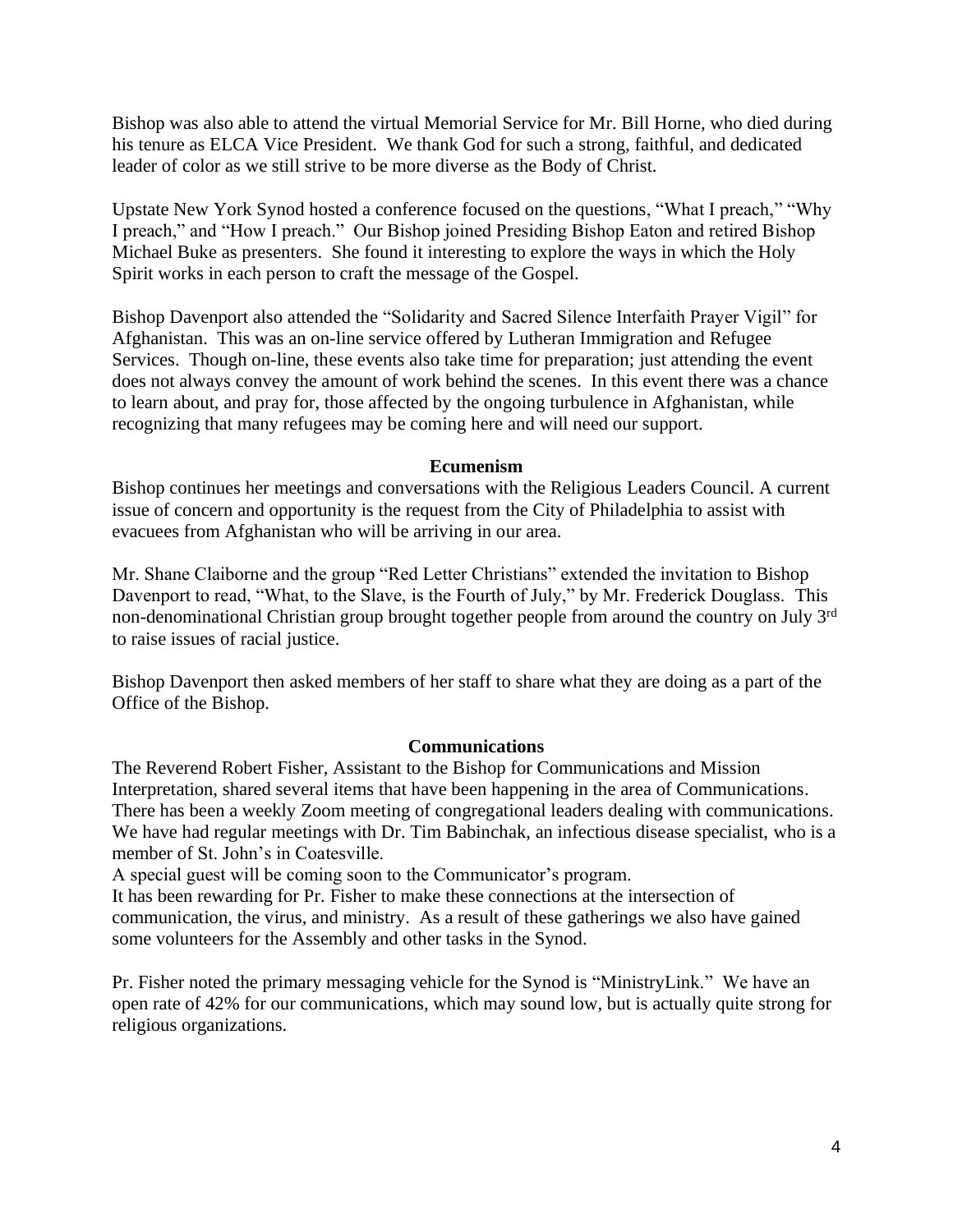On the MinistryLink resources tab we have on information on Covid-19 to help advise congregations. We have been doing a good deal of production work on YouTube, and have been posting information and help tips. There is a great deal of information available online. We have invested significant resources in digital equipment, which was used for this year's Assembly. We are working on how we can use this equipment for the upcoming Rostered Minister's Equipping Event, and how we might use it for the 2022 Synod Assembly.

### **Vocations and Advancement**

The Reverend Karen Sease, Assistant to the Bishop for Vocations and Leadership/Mission Advancement then gave an update on what is happening in her areas of responsibility. Pr. Sease began with the area of Vocations and Leadership.

She recently posted a video about her own sense of call. She noted that God calls us to many things: family, employment, even the voting booth. Some people have a particular calling to rostered ministry in the ELCA. We have about 30 people who are at some point in their journey to determine if rostered ministry is that to which God is calling them. As people go through the process, some discover they are not called to this. "Success" for candidacy is not getting people to the position of Pastor or Deacon, but the proper determination of where each is being called by God to use the gifts God has given.

Statistics of our Synod with regard to Mobility/Vocations: We have 42 congregations in transition, without settled pastoral leadership We have 30 candidates and 42 openings; the numbers do not add up.

We need you as Rostered Ministers and lay leaders to work to raise up leaders for the work of the Church. Pr. Sease noted for the Rostered Ministers that this is a part of the ordination vows. There is a Leadership crisis, and the need is great, but God will provide, as you assist in raising up people for leadership in the Church. We can start by identifying and inviting people around us to consider this call.

Pr. Sease then turned to the Mission Advancement portion of her portfolio, noting two events that are approaching which deal with stewardship and encouragement of disciples to learn to share with gladness and generosity.

First, we are preparing for our "All Saints Appeal," with the theme, "Shall we Gather at the River," from the hymn of the same name. There is a line in this hymn that says, "gather with the saints at the river, that flows by the throne of God." We recognize we need to gather as Saints across this 5 County region to do the work of ministry.

We also are planning for our Stewardship Extravaganza, which will be taking place in January of 2022. More information will be coming soon, but please mark your calendars.

Pr. King asked a question about mobility. 42 congregations in transition is a significant number. Are there any that are closer to calling a settled pastor versus those that are just beginning this process?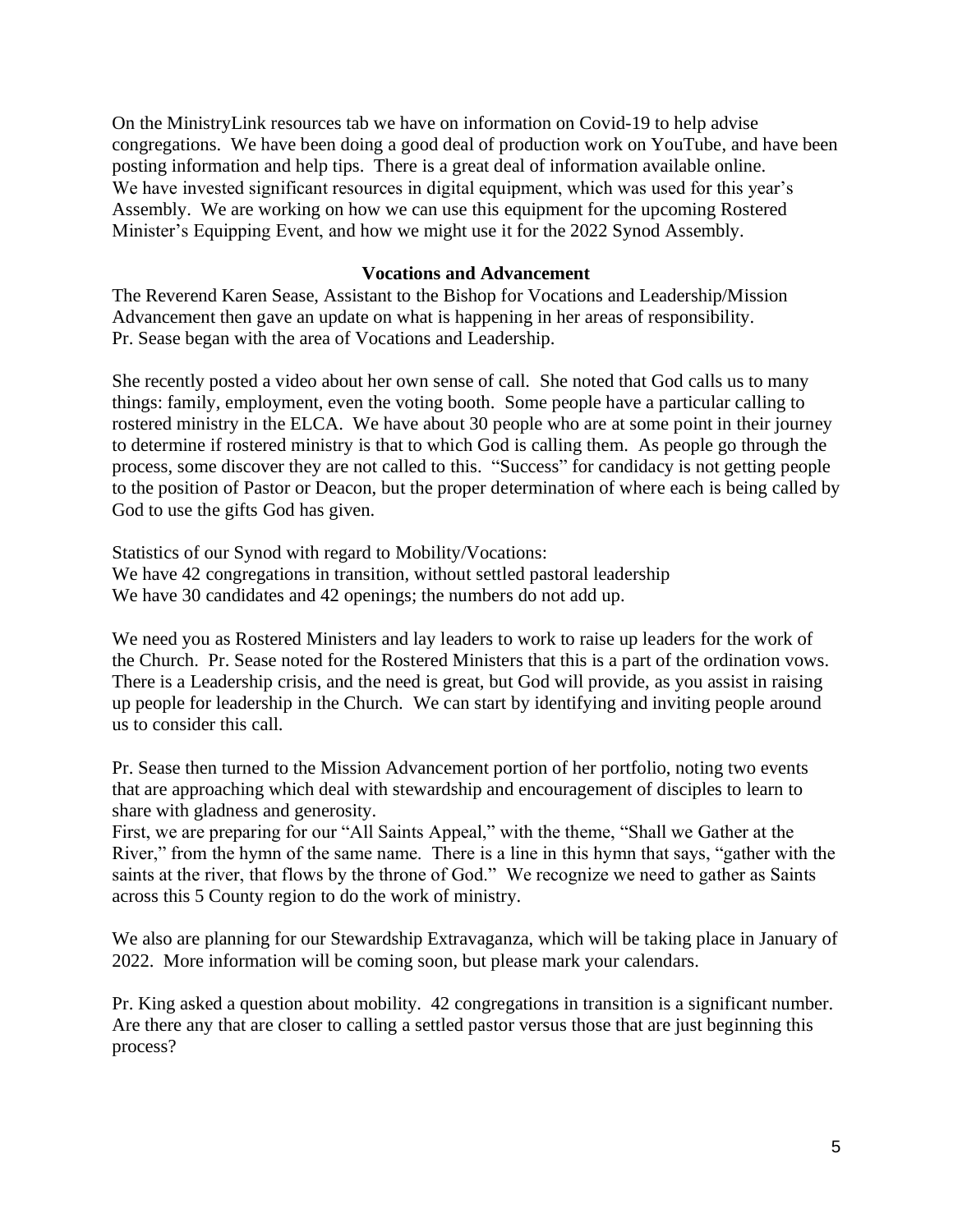Pr. Sease: Naturally there are congregations at various stages in the process. Currently there are 8 congregations with names of candidates to interview.

Mr. Bert Glenn: How does the process of pastors coming from other synods play into our filling these positions, and are we angering these other synods by taking candidates? Pr. Sease: Sometimes their home synods are upset, but mostly they want their pastors to be in the proper call also. We receive paperwork from the Churchwide office of ministers interested in coming to our synod. We have a process by which Deans will interview them to gain a sense of the persons interested in coming to our Synod. We then consider the gifts they list and how they might match with the needs of the congregations we have in transition. If there is a match, we submit their names for consideration.

Pr. Dwight Mason: following up on Mr. Glenn's concern about tension between synods, New Jersey Synod and SEPA Synod are working closely together to fill each other's needs. For instance, I am "on loan" the New Jersey Synod to assist as a bridge pastor with a congregation for a year.

### **REPORT OF THE VICE PRESIDENT AND THE EXECUTIVE COMMITTEE**

Vice President Beasley noted the minutes of the Executive Committee were included in the materials distributed for this meeting. Before entertaining questions on those minutes, Ms. Beasley presented the proposed Committee Assignments to the Council.

### **Committee Assignments**

Vice President Beasley noted that the list of Committees does not include the Administrative Committee. We are working to revision how this team might be configured. In the meantime we are having volunteers take on some of the functions this committee has performed.

The assignments to the Committees of the Synod Council are proposed each year by the Bishop and the Vice President. Chairs of the Committees are members of the Synod Council. Several Committees have provision for members in addition to the members of the Synod Council.

This year we have several new chairpersons. Mr. Tackett had been the chair of the Audit Committee, but he is no longer on the Synod Council. Pr. Serena Sellers had been the chair of the Constitution Committee, but with her work with Sanctuary Village she has declined this role. Mr. Ehret had been the chair of the Investment Committee, but he has declined the position this year. New chairs include Ms. Cynthia Moultrie for the Audit Committee, Pr. Gary Costa for the Constitution Committee, and Pr. John Heidgerd for the Investment Committee.

The Synod Council was asked to consider the following motion:

**S.C.21.09.01. THEREFORE BE IT RESOLVED THAT the Southeastern Pennsylvania Synod Council affirms the Committee assignments as proposed by the Bishop and Vice President.** 

**The Synod Council unanimously adopted the resolution.**

**Synod Assembly Theme**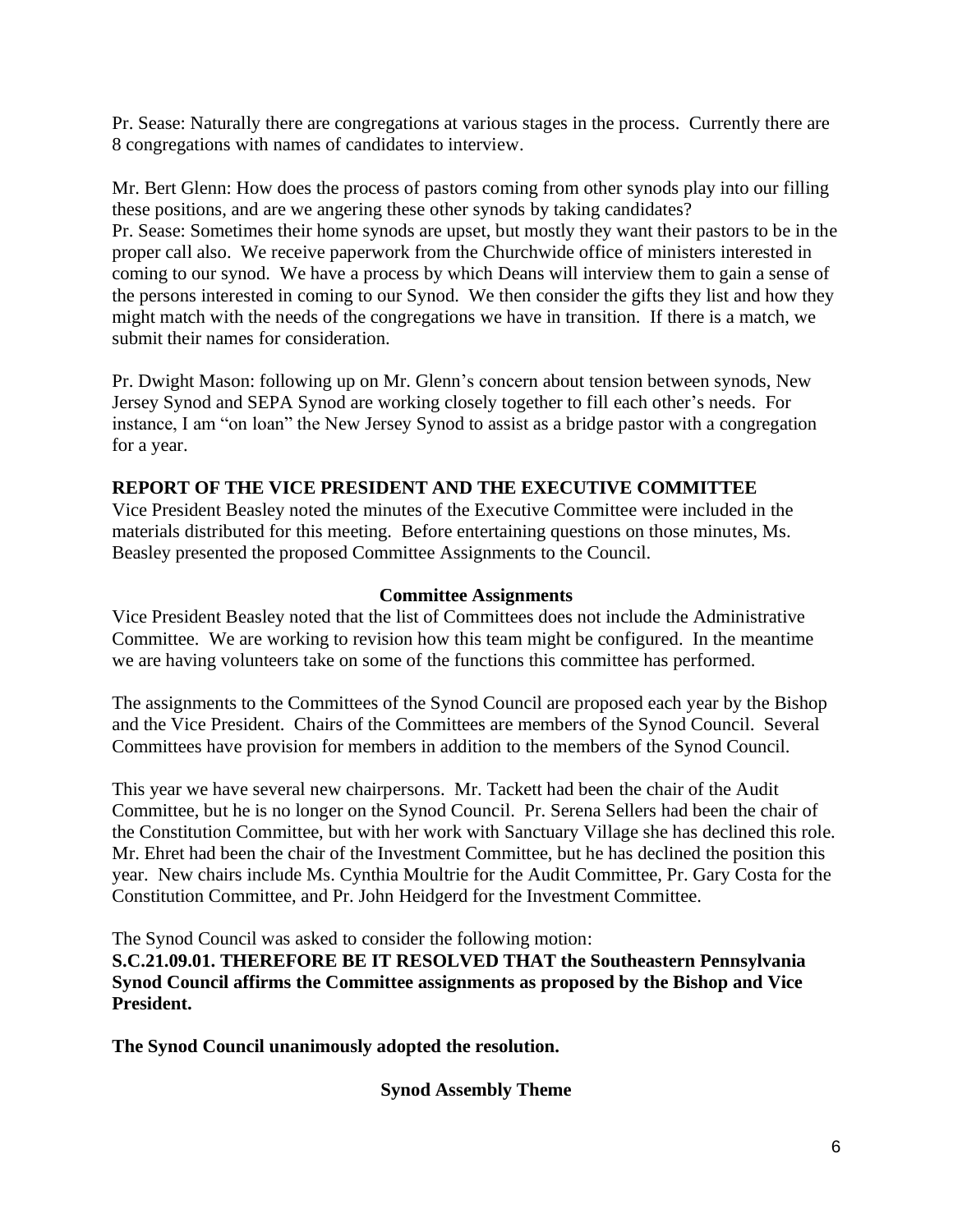Vice President Beasley then moved to the topic of a theme for the 2022 Synod Assembly. She noted that there were several options presented for members to consider, or members may make other suggestions. We are beginning this process now, because so many other pieces need to fit together around whatever theme is chosen. Pr. Jennifer Phelps, who coordinates worship for the Assembly around the theme, compiled the ideas of the Synod Council. Some of the comments included:

- Mr. Glenn likes the theme of Community
- Pr. Sellers also likes "community," not just our own, but the community beyond who we are
- Mr. Richard Daniels re-establishing community after Covid has torn it down is the way we need to go.
- Pr. Phelps, referencing a message from Ms. Sandra Zimmerman Hope and Strength for Tomorrow, as We have been Changed
- Vice President Beasley I like Hope for Tomorrow, because we are still in the midst of this pandemic.
- Pr. Phelps also suggested SEPA Strong, Still Together
- Pr. Nathan Krause If we are SEPA Strong, this is why we are we are doers; we are walking the walk, not just talking the talk.
- Mr. Adam Clark I like the theme of "Victory in Christ" partly because I am an optimist, and partly because I hope that by then the virus will be contained.
- Pr. Gwendolyn King resonated with the 1<sup>st</sup> and the 4<sup>th</sup> suggestions on the list God's presence in fear and trouble, and Hope for Tomorrow. She is living in the Hope of Christ, not in the midst of the unknown.
- Pr. Heidgerd relates to themes of community. We have drifted apart from each other in the pandemic. We have an opportunity, with 42 congregations without settled pastors, to find new ways to work beyond our own buildings.
- Mr. Everett Wick It seems we are starting at the wrong end. If we start with a review of our congregations' request for aid, that might be what we present on, focusing from there on what our strengths are to meet those needs.

Bishop Davenport thanked the members for their ideas and brainstorming. She noted there will be a logo contest based on the theme, and the Synod Council will get to choose the logo.

Pr. Phelps was asked if she had what she needed at this time. She said she has recorded the ideas, and the ones in the "chat," and has plenty to work with.

# **REPORT OF THE SECRETARY**

## **Actions on the Roster**

Secretary Richard presented the following Actions on the Roster. As explanation Secretary Richard noted that there are some persons for whom we are making two changes. This is due to timing of when we received the paperwork from the rostered ministers, and what we need to track to have them assigned to the proper roster for the time of its duration. For instance, when a rostered minister completes a call, that minister needs to request on-leave from call status. When we receive their paperwork, we can assign them to the proper roster. When an interim pastor completes service at that site, they need to move back to the on-call roster until such time as they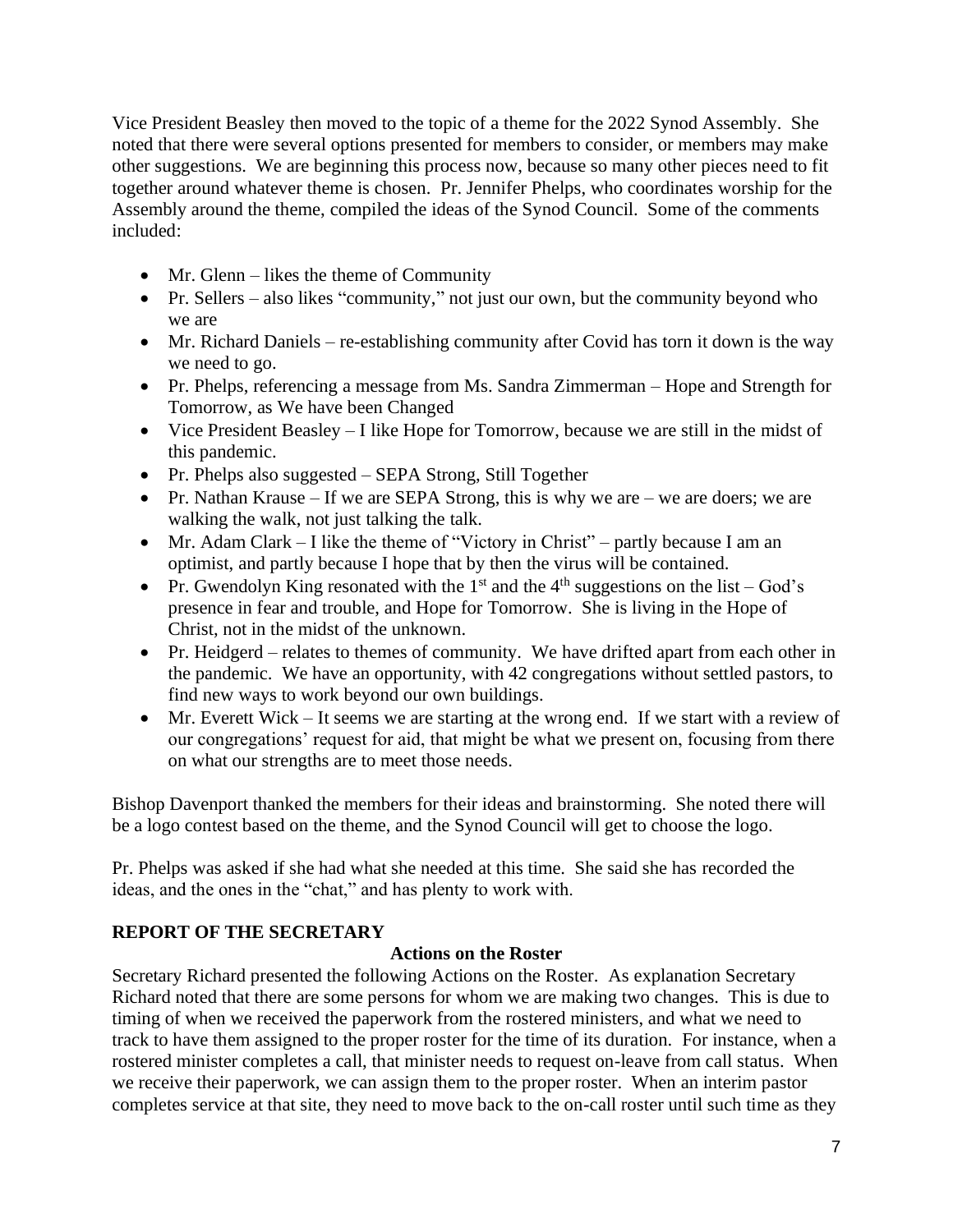are called to another interim assignment. We are at the nexus of personal accountability of the rostered minister, and the corporate responsibility of the Synod and the ELCA.

# *On Leave from Call Requests*

**S.C.21.09.02. THEREFORE, BE IT RESOLVED THAT** the Southeastern Pennsylvania Synod Council extend on leave from call status to the Rev. Kathrine Steinly, second year, effective August 17, 2021.

**S.C.21.09.03. THEREFORE, BE IT RESOLVED THAT** the Southeastern Pennsylvania Synod Council extend on leave from call status to the Rev. Dwight Mason, third year, effective August 26, 2021

**S.C.21.09.04. THEREFORE, BE IT RESOLVED THAT** the Southeastern Pennsylvania Synod Council extend on leave from call status to the Rev. Katherine Cartwright Knodel, first year, effective March 31, 2021

**S.C.21.09.05. THEREFORE, BE IT RESOLVED THAT** the Southeastern Pennsylvania Synod Council extend on leave from call status to the Rev. Heidi Roderick-Schnaath, first year, effective April 5, 2021

**S.C.21.09.06. THEREFORE, BE IT RESOLVED THAT** the Southeastern Pennsylvania Synod Council extend on leave from call status to the Rev. Gwendolyn S. King, first year, effective July 7, 2021

**The Synod Council unanimously adopted the resolutions.**

*Requests to move from Active Roster to Retired Roster* **S.C.21.09.07. THEREFORE, BE IT RESOLVED THAT** the Southeastern Pennsylvania Synod Council extend retired status to the Rev. Kristie L. Chandler, effective August 1, 2021

**S.C.21.09.08. THEREFORE, BE IT RESOLVED THAT** the Southeastern Pennsylvania Synod Council extend retired status to the Rev. Kristine Peterson, effective July 1, 2021

**S.C.21.09.09. THEREFORE, BE IT RESOLVED THAT** the Southeastern Pennsylvania Synod Council extend retired status to the Rev. David Deal, effective October 1, 2021

**S.C.21.09.10. THEREFORE, BE IT RESOLVED THAT** the Southeastern Pennsylvania Synod Council extend retired status to the Rev. Dolores E. Littleton, effective November 1, 2021

**S.C.21.09.11. THEREFORE, BE IT RESOLVED THAT** the Southeastern Pennsylvania Synod Council extend retired status to Deacon Beth A. Barkhau, effective December 1, 2021

**S.C.21.09.12. THEREFORE, BE IT RESOLVED THAT** the Southeastern Pennsylvania Synod Council extend retired status to the Rev. Gerald Tancredi, effective January 1, 2022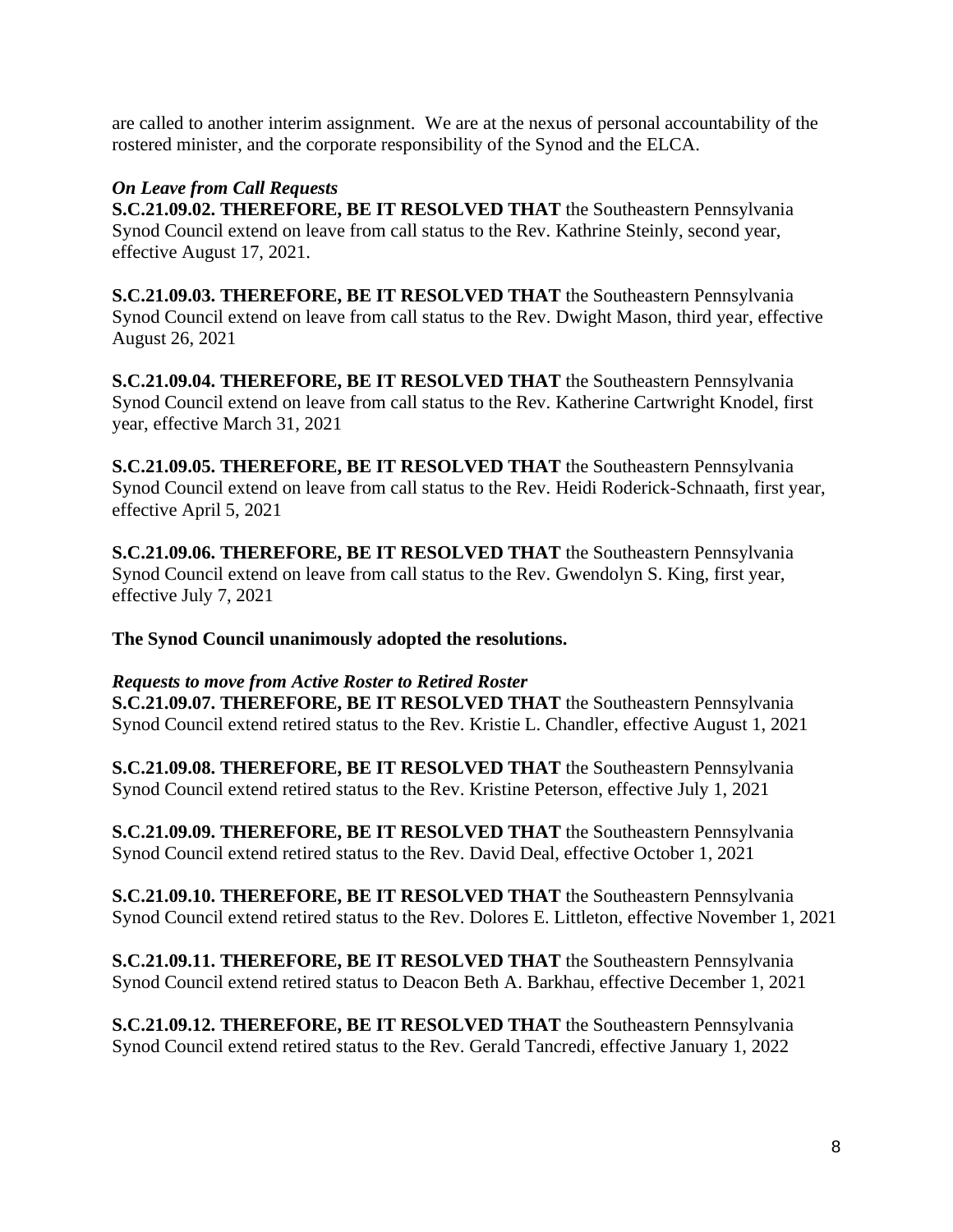**S.C.21.09.13. THEREFORE, BE IT RESOLVED THAT** the Southeastern Pennsylvania Synod Council extend retired status to the Rev. Julie B. Bergdahl, effective January 1, 2022

**S.C.21.09.14. THEREFORE, BE IT RESOLVED THAT** the Southeastern Pennsylvania Synod Council extend retired status to the Rev. Wayne D. Moritz, effective November 1, 2021

**S.C.21.09.15. THEREFORE, BE IT RESOLVED THAT** the Southeastern Pennsylvania Synod Council extend retired status to the Rev. Carol Steinhart, effective March 1, 2021

# **The Synod Council unanimously adopted the resolutions.**

*Renewal of Invitation of UCC Minister to serve and ELCA Congregation in SEPA Synod* **S.C.21.09.16. THEREFORE, BE IT RESOLVED THAT** the Southeastern Pennsylvania Synod Council approve renewal of entry rite, Invitation to Extended Service, to the Rev. Dr. Karyn L. Wiseman at Gloria Dei Lutheran Church, Huntingdon Valley, PA, beginning October 1, 2021, until September 30, 2022. (This call requires an annual report to the Synod Bishop for the length of the call. This invitation is renewable annually by the Synod Council.)

# **The Synod Council unanimously adopted the resolution.**

# *Renewal of Call to Specialized Ministry*

**S.C.21.09.17. THEREFORE, BE IT RESOLVED THAT** the Southeastern Pennsylvania Synod Council extend a one-year, renewable call to the Rev. Sabrina LaBelle as Protestant Chaplain at Swarthmore College in Swarthmore, PA, beginning August 1, 2021, to July 31, 2022

# **The Synod Council unanimously adopted the resolution.**

# *Calls to Interim Ministry*

**S.C.21.09.18. THEREFORE, BE IT RESOLVED THAT** the Southeastern Pennsylvania Synod Council call the Rev. Wayne Shelor to interim ministry at St. John's, Phoenixville beginning September 1, 2020 and extending until a pastor is called by the congregation or until Pastor Shelor resigns this call, whichever comes first.

**S.C.21.09.19. THEREFORE, BE IT RESOLVED THAT** the Southeastern Pennsylvania Synod Council call the Rev. Katherine Cartwright Knodel to interim ministry at the Lutehran Church of the Resurrection, Yardley, beginning July 12, 2021 and extending until a pastor is called by the congregation or until Pastor Cartwright Knodel resigns this call, whichever comes first.

**S.C.21.09.20. THEREFORE, BE IT RESOLVED THAT** the Southeastern Pennsylvania Synod Council call the Rev. Heidi M. Roderick-Schnaath to interim ministry at Christ's, Oreland, beginning August 22, 2021 and extending until a pastor is called by the congregation or until Pastor Roderick-Schnaath resigns this call, whichever comes first.

# **The Synod Council unanimously adopted the resolutions.**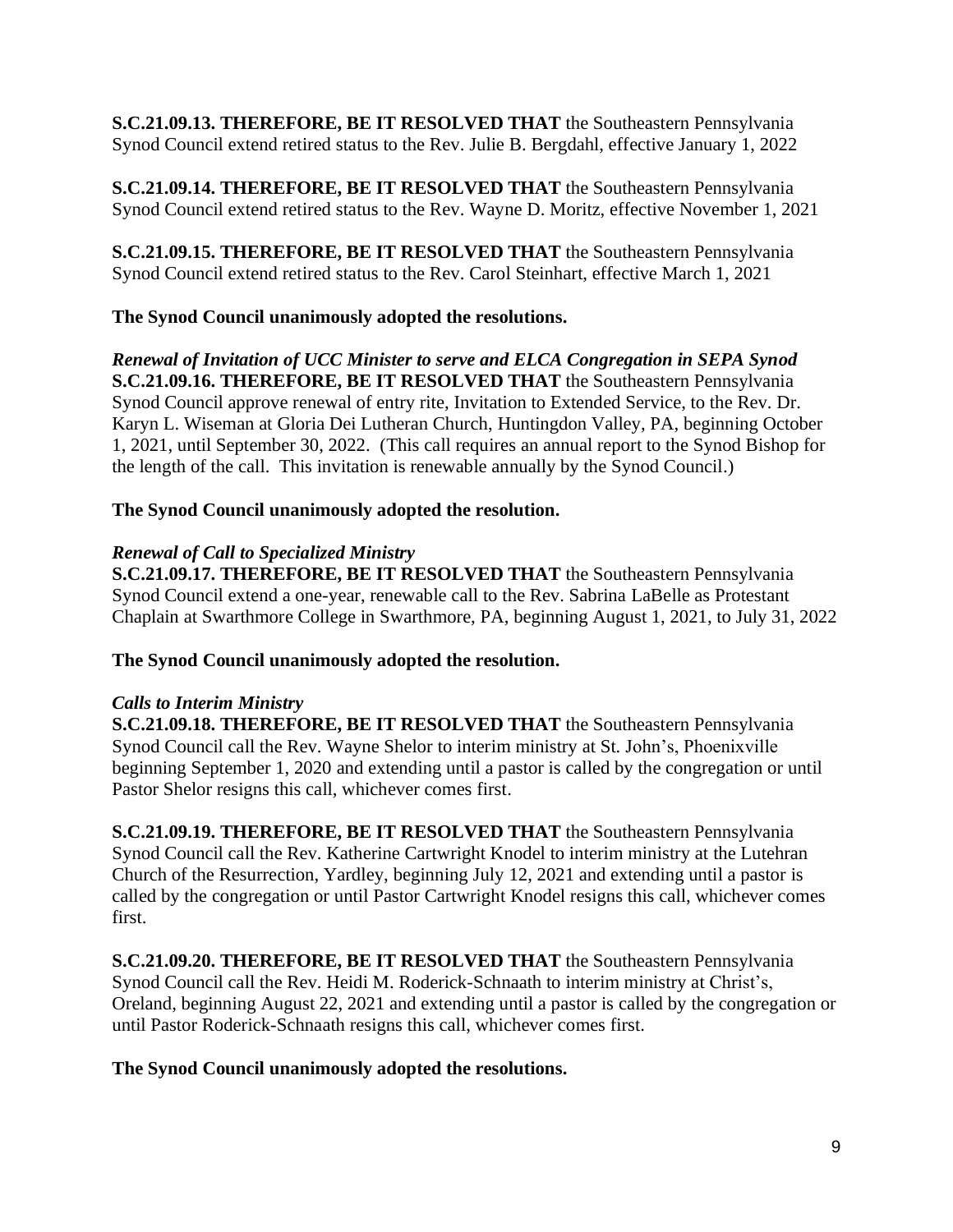### **Information not Requiring Action Transfers**

Pastor Thaddeus Book *to* Grand Canyon Synod, effective January 1, 2021 Pastor Russell Crouthamel *from* Northwestern PA Synod, effective March 1, 2021, called as pastor of St. Mark's, Pennsburg Pastor Charles Romanowski (retired) *to* New Jersey Synod, effective April 28, 2021 Deacon Laura Book *to* Grand Canyon Synod, effective April 29, 2021 Pastor Sarah Aasheim *from* Northwestern PA Synod, effective June 4, 2021, called as pastor of Grace, Glenside (Wyndmoor) Pastor Christopher L. Weidner (retired) *to* Metro DC Synod, effective July 7, 2021 Pastor Bradley Burke *to* Virginia Synod, effective July 11, 2021 Pastor Bruce Thorsen *to* Northern Great Lakes Synod, effective July 27, 2021 Pastor Joshua Sullivan *to* New England Synod, effective August 16, 2021 Pastor William Coleman *from* Northwestern PA Synod, effective September 1, 2021, called as pastor of St. Paul's, Telford Pastor Eric Reimer *to* Upstate New York Synod, effective September 1, 2021 Pastor Robert Matthias (retired) *from* Lower Susquehanna Synod, effective September 3, 2021

### **Deaths**

These three lay leaders served their congregations, synod, churchwide, and internationally. They are listed for their honor of their contributions to the beloved community. Mrs. Phyllis Linn – February 3, 2021 Mrs. Janet Weachter – July 23, 2021 Dr. Lois Leffler – August 6, 2021

## **Synodical Administration for Trinity, South Philadelphia**

Secretary Richard described the situation at Trinity, South Philadelphia, and that the leadership of that congregation has made the request that the Synod take over administration of this ministry.

## **Background:**

Trinity, South Philadelphia, has a long history in our Synod, and for many years it was a flagship congregation. Over the past several decades, Trinity's strength and security have waned. This decline has occurred for many reasons, but regardless, at this point Trinity has dwindled to a point where it is struggling to continue as a viable congregation in our Synod. The congregation now averages fewer than 15 in Sunday worship.

On July 19th, the leadership of the congregation asked for the Synod to assume administration of the congregation, in line with S13.25.

The intent is to enter this administration to see what can be done to reorganize and rejuvenate Trinity Church. This congregation is not only historically significant; it is also the only remaining Lutheran Christian presence in this region of Philadelphia. There are many families with children who could benefit from receiving the Gospel of Christ, and by being served in Christ's name.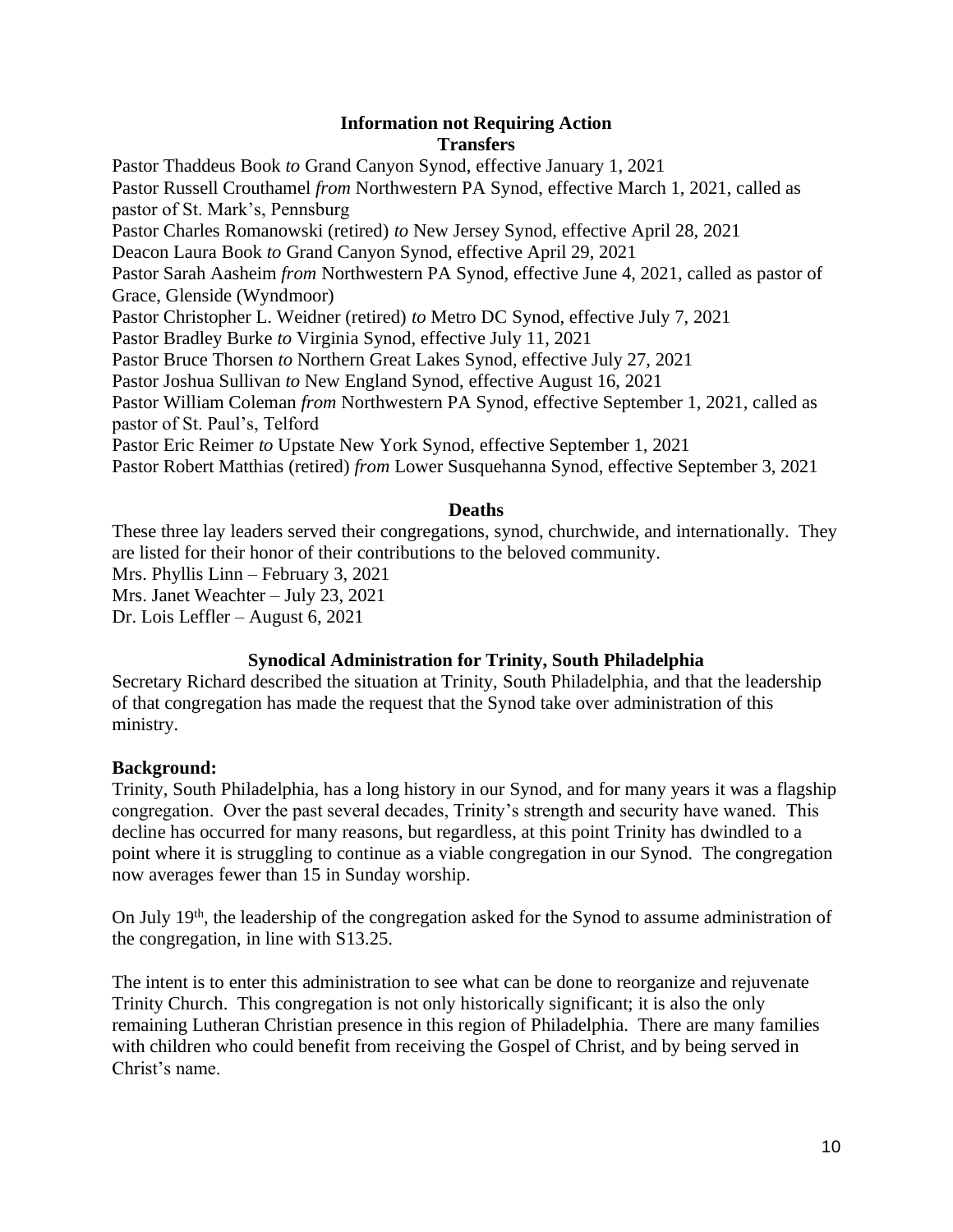The following resolution is presented for the Synod Council's deliberation and vote: **S.C.21.09.21. THEREFORE BE IT RESOLVED THAT the Southeastern Pennsylvania Synod Council authorizes the Office of the Bishop to assume administration of Trinity Lutheran Church, 18th and Wolf Streets, South Philadelphia, in accordance with S13.24. of the Constitution, Bylaws, and Continuing Resolutions of the Southeastern Pennsylvania Synod, ELCA, effective as of the date of the passage of this resolution.** 

The floor was opened for discussion.

Pr. Phelps: Is the congregation friendly to this motion? Vice President Beasley: yes, they are in favor of this.

Ms. Moultrie: What is the hoped for outcome?

VP Beasley: the hope is to reinvigorate the ministry. There are many families in the area. We won't know what is possible until we get in. The Administrative Council will walk alongside the members of Trinity to see if ministry can happen. We believe there is a lot of potential.

Mr. Clark: Sometimes getting the people of a congregation to do the work of evangelism is very difficult. If the Synod tries to help the church and the people do not go along, what is the next step, or if they do and fail, what is the next step?

VP Beasley: we need to take one step at a time, sweet Jesus. We need a steady supply pastor, and then a bridge pastor to come in, and then take baby steps. Start praying that we can get a bridge and steady supply there, and we will worry about "what if" when and if we need to. Right now, let's deal with what we need now for this time. Lord, bring the right leadership. We may start with door hangers, not even conversation. This congregation is 172 years old. A witness needs to continue there.

Mr. Clark: I know of other congregations that are facing similar concerns, and I worry for them. Bp. Davenport: You are right to have these concerns. We are optimists, but we are also realists. If nothing happens, we will follow the process to close. But for now, we are doing as Vice President Beasley has said to strive to keep the ministry active.

Pr. Sellers: Adam, I think there was a presupposition in what you said that the Synod will come in and tell them what to do. We are not doing that. We are coming alongside to help them to determine what they are wanting to do, and what they are able to do.

Pr. Costa: I am reminded of Jesus' passion prediction that he will undergo suffering, die, and rise on 3rd day. Jesus rebukes Peter for setting his mind on human things not divine things. The greatest tragedy may not be the closing of a congregation, but the missed opportunity to do ministry. May this ministry die so a new ministry can begin here. One Step at a Time, God can do amazing things, even in the midst of what seems to have died.

As discussion concluded, the vote was called.

## **The Synod Council unanimously adopted the resolution.**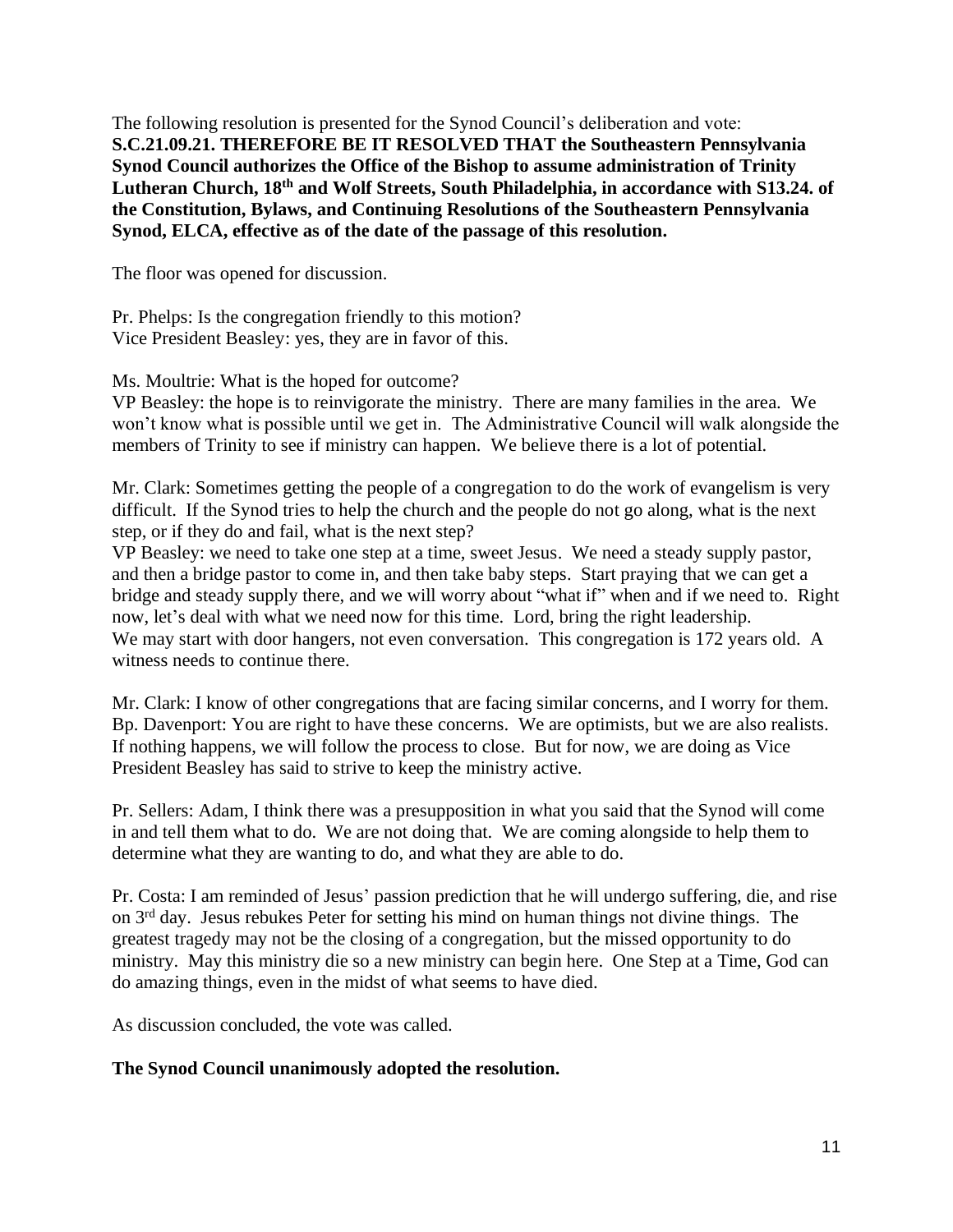# **REPORT OF THE TREASURER AND FINANCE COMMITTEE**

Treasurer Janet Neff was unable to attend this meeting. Mr. Martin Schwab, SEPA Synod's Senior Accountant, presented highlights from her report.

In the General Expenses portion of the budget: Mission support from congregations is above budget by \$19,000 Investment income is up by over \$225,000 Expenses are under budget

The Temporarily Restricted portion of the budget has a surplus of \$27,000

The Mission portion of the budget shows a surplus, but this is due to high performance of our investments, and in particular, the sale of a property held under management. Without the sale of the property, there would be a deficit of nearly \$26,000.

The Restricted portion of the budget also shows a surplus as we have received a trust fund from the former Grace, Norristown. This money is earmarked for use by congregations in Montgomery County.

Our overall ratios of assets to liabilities are very good.

In August the Synod received a gift of \$10,000 from St. Mark's, Pennsburg. The Synod Council is the body to decide how this gift will be used.

Bishop Davenport suggested that \$5,000 go to the Bishop's Fund to assist rostered ministers in times of hardship. This Fund is usually supported by offerings from ordinations and installations. As there have been few of these since the pandemic, this fund could use support at this time when the hardships for ministers are particularly high.

She further suggested that the other \$5,000 be used for the Rostered Ministers Equipping Event. This event is usually paid for by minsters and their congregations, but we would like to provide this event this year for free as an act of support for our rostered ministers.

## **S.C.21.09.22. THEREFORE BE IT RESOLVED THAT the Southeastern Pennsylvania Synod Council authorizes the \$10,000 gift from St. Mark's, Pennsburg, be used in equal measure for the Bishop's Fund and the Rostered Minister's Equipping Event.**

## **The Synod Council unanimously adopted the resolution.**

Mr. Schwab asked members of the Synod to review their congregation's giving, and if they have any questions about these numbers, to let him know.

Mr. Glenn noted that the Finance Committee has not met since the last meeting of the Synod Council, and as such the Committee does not have a separate report.

# **COMMITTEE REPORTS**

# **Investment Committee**